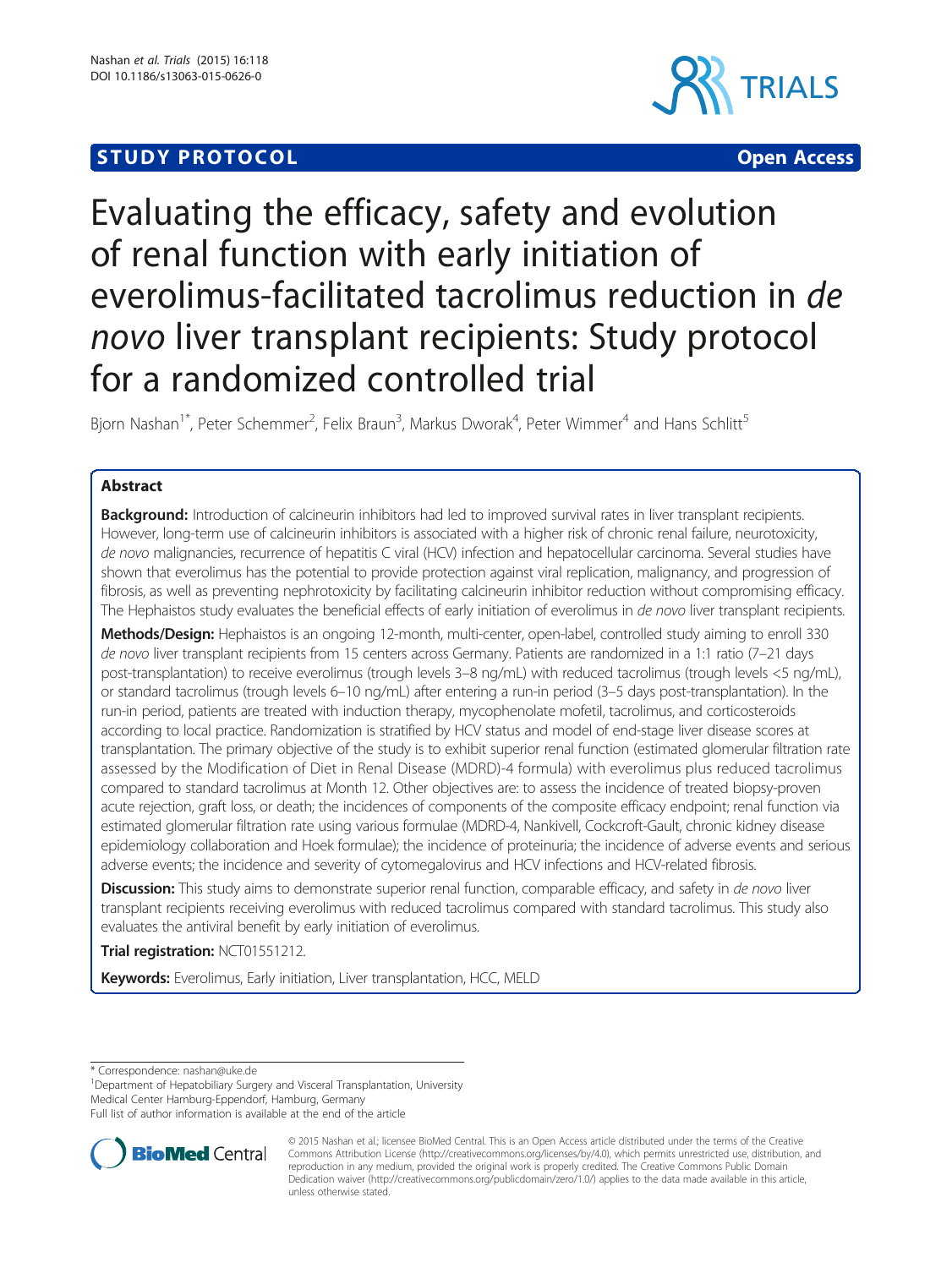# Background

Liver transplantation: challenges for long-term outcomes

Liver transplantation is the most preferred and wellestablished mode of treatment in patients with end-stage liver diseases. From 1968 to 2009, approximately 93,634 liver transplantations were carried out in 83,816 patients in Europe. Of these, 14,116 liver transplantations were performed in Germany [\[1\]](#page-9-0) from across 24 centers [\[2](#page-9-0)]. Around 1,097 liver transplantations were performed in 2012 and the 1-year patient survival rate is 76.6% (733 of the 957 patients with known survival status) [\[3](#page-9-0)]. Analysis of data across centers in Germany (2007 to 2010) reveals that better 1-year overall survival rates were significantly correlated with larger center size ( $R^2$  = 0.09, *P* = 0.009), whereas in-house mortality  $(R^2 = 0.007, P = 0.52)$  and 3-year survival rates  $(R^2 = 0.05, P = 0.05)$  $P = 0.09$ ) showed non-significant correlation between center volume and outcome [\[4\]](#page-9-0). Model of end-stage liver disease (MELD) score was introduced in Germany in 2006 for thorough and transparent liver allograft allocation. Following the introduction of MELD, mortality on the waiting list decreased; however, 1-year survival rates also decreased from 90% to less than 80% [[5,6\]](#page-9-0). The match MELD threshold in-creased from 25 to 34 [\[6,7\]](#page-9-0). A vast number  $(\sim40\%)$  of patients are transplanted with a MELD score >30 [\[6,8](#page-9-0)].

Greater surgical expertise, better selection of patients, improved post-liver transplantation management of complications [\[1\]](#page-9-0), and introduction of potent immunosuppressants, antibiotics and antiviral drugs are the key reasons for improvement in the survival rates [\[9\]](#page-9-0). Calcineurin inhibitors (CNIs) are the mainstay of immunosuppressive therapy in liver transplantation. However, post-transplant long-term use of CNIs is associated with a higher risk of chronic renal failure in liver transplant recipients [\[10,11\]](#page-9-0) and in renal transplantation recipients [[12](#page-9-0)]. Among the liver transplant recipients, approximately 20% of patients develop chronic renal failure (glomerular filtration rate of 29 mL/min/  $1.73 \text{ m}^2$ ) by 5 years [[10\]](#page-9-0), leading to increased mortality [[13,14](#page-9-0)]. Prolonged CNI exposure is also associated with neurotoxicity, *de novo* malignancies, recurrence of hepatitis C viral (HCV) infection and hepatocellular carcinoma (HCC) [[15](#page-9-0)], and an increased risk of metabolic complications [\[11\]](#page-9-0). Therefore, it is important to identify alternate immunosuppressive regimens that: (1) maintain efficacy similar to CNI and optimize renal function while reducing CNI exposure and thus related nephrotoxicity; (2) minimize CNI-associated adverse events; and (3) reduce the post-transplant recurrence of HCV and HCC and occurrence of *de novo* malignancies [\[15](#page-9-0)].

# Eliminating/reducing calcineurin inhibitor exposure: mammalian target of rapamycin inhibitors

Mammalian target of rapamycin (mTOR) inhibitor (everolimus, sirolimus)-based CNI reduction or elimination is being practiced to overcome drug-induced adverse events. mTOR inhibitor-enabled reduced CNI exposure offers renal benefits without affecting efficacy in low-to-moderate risk de novo kidney transplant recipients [\[12\]](#page-9-0). Emerging data suggest that mTOR inhibitors offer antiviral benefits against BK virus, human papilloma virus, cytomegalovirus (CMV), human herpes virus 8 and several other herpes viruses [[16\]](#page-9-0). Early initiation of mTOR inhibitor-based immunosuppression is more effective in reducing the risk of CMV infection and disease in solid organ transplant recipients [\[17](#page-9-0)]. Furthermore, a probable negative impact of mTOR inhibitors in post-operative surgical complications [[15,18\]](#page-9-0) was contradicted by findings from a single-center study in six liver transplant recipients, indicating that the rate of complications after major surgery is similar in patients receiving mTOR inhibitors to those not receiving mTOR inhibitors [\[19\]](#page-9-0).

## Everolimus in liver transplantation

Studies in *de novo* and maintenance liver transplant recipients demonstrated that everolimus facilitates CNI reduction/elimination without compromising efficacy (Table [1](#page-2-0)). Using an appropriate dose and switching to everolimus within 3 months of transplantation optimizes renal function and minimizes CNI-induced adverse events with comparable efficacy [[20-32\]](#page-9-0). Other potential benefits of mTOR inhibitors related to HCV-related fibrosis, metabolic syndrome, and neurotoxicity have long-term implications for liver transplant recipients [[15](#page-9-0)].

H2304, the registry study for everolimus use in liver transplantation, reported beneficial effects of everolimus [[25](#page-9-0)]. Results from the H2304 study suggested that, despite the beneficial effects of everolimus initiation  $30 \pm 5$  days post-transplantation, incidences of CMV and HCC recurrence were comparable (CMV: 4.9% versus 5.4%,  $P = 0.84$ ; and HCC recurrence: 1.2% versus 1.2%,  $P = 1.0$ ) between the everolimus plus reduced tacrolimus and the standard tacrolimus arms, respectively, at 24 months [\[25\]](#page-9-0).

Initiation of everolimus earlier than  $30 \pm 5$  days posttransplantation might provide antiviral benefits. Therefore, the Hephaistos study (NCT01551212; Efficacy of Everolimus in Combination With Tacrolimus in Liver Transplant Recipients) aims to establish the beneficial effects of early initiation of everolimus and the impact on the development or the rate of progression of fibrosis in HCV-positive recipients without affecting wound healing. A very low initial immunosuppressant dosage has been used, considering the relevant number of patients in Germany with a MELD score >30, who are in a poor health condition at the time of transplantation.

# Methods/Design: Hephaistos study **Overview**

Hephaistos (protocol version 3, 14 June 2013) is an ongoing, 12-month, multicenter, open-label, randomized,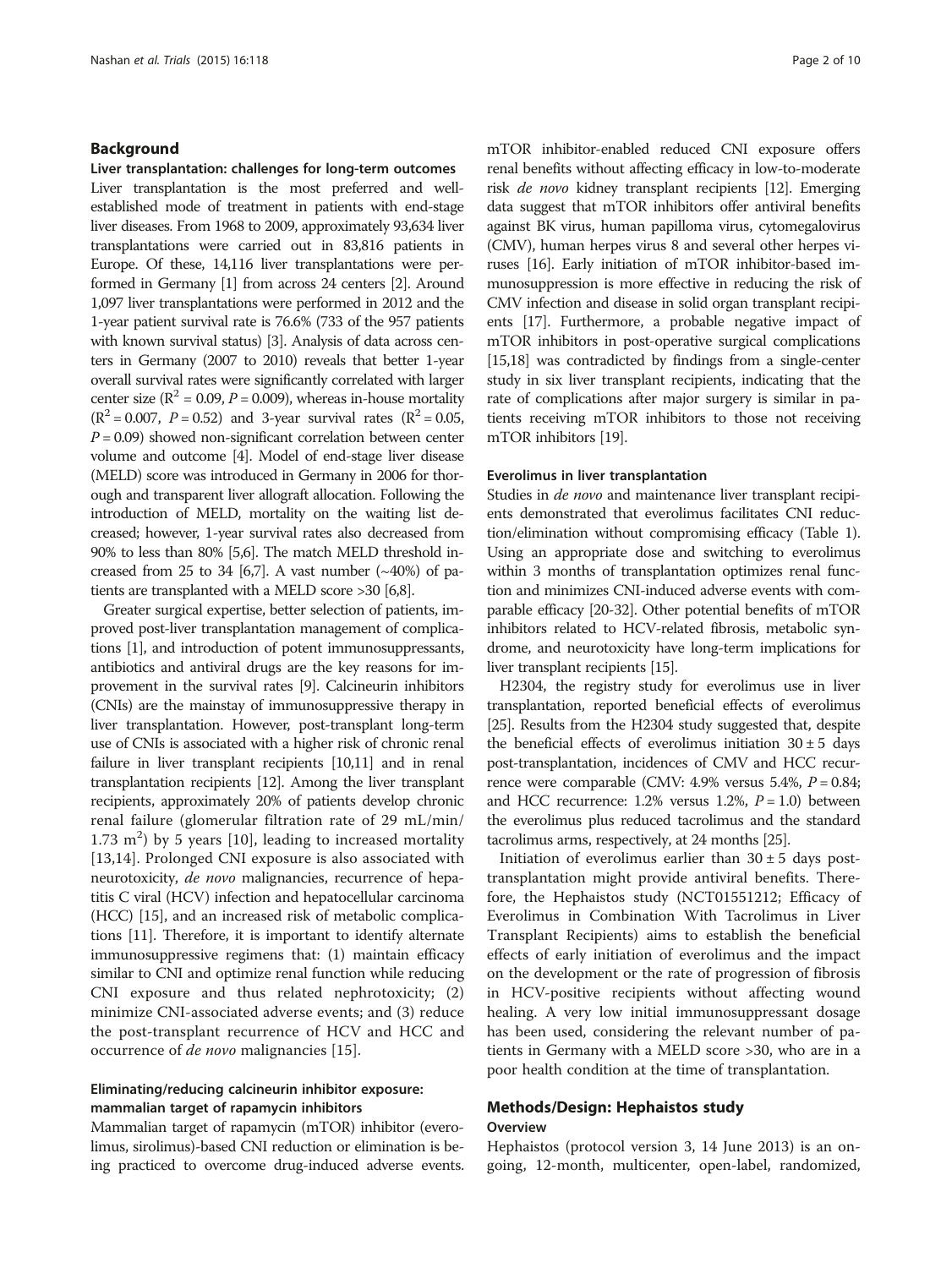# <span id="page-2-0"></span>Table 1 Everolimus in liver transplantation

| Study                 | <b>Participants</b>                                                                                                         | Study design EVR dosing<br>and duration  |                                                                                                                                                                                  | <b>Efficacy</b>                                                                                                                                                                                                  | <b>Renal function</b>                                                                                                                                                                                                            | Safety                                                                                                                         |
|-----------------------|-----------------------------------------------------------------------------------------------------------------------------|------------------------------------------|----------------------------------------------------------------------------------------------------------------------------------------------------------------------------------|------------------------------------------------------------------------------------------------------------------------------------------------------------------------------------------------------------------|----------------------------------------------------------------------------------------------------------------------------------------------------------------------------------------------------------------------------------|--------------------------------------------------------------------------------------------------------------------------------|
|                       | Early conversion $(\leq 3$ months after transplantation)                                                                    |                                          |                                                                                                                                                                                  |                                                                                                                                                                                                                  |                                                                                                                                                                                                                                  |                                                                                                                                |
| Levy et al.<br>$[20]$ | $N = 119$ recipients<br>$\cdot$ n = 28 (EVR<br>$1.0 \text{ mg}$ + CNI                                                       | Prospective,<br>randomized;<br>36 months | 1, 2, or 4 mg/day                                                                                                                                                                | 32.1, 26.7, and 25.8 for EVR 1, 2,<br>and 4 mg/day at 1 year after<br>immunosuppression was initiated;<br>39.3, 30.0, and 29.0 for EVR 1, 2,<br>and 4 mg/day at 3 years after<br>immunosuppression was initiated | Change in CrCl (mL/min) from<br>baseline at 1 year post-conversion:<br>EVR 1, 2, and 4 mg/day vs<br>placebo: -20.2, -43.0,<br>and $-36.9$ vs $-36.9$                                                                             | • CMV disease: 3.3, 3.6, 6.7, and<br>9.7 (placebo vs EVR 1, 2,<br>and 4 mg/day, respectively, $P = NS$<br>for all comparisons) |
|                       | $\cdot$ n = 30 (EVR<br>$2.0 \text{ mg}$ + CNI                                                                               |                                          |                                                                                                                                                                                  |                                                                                                                                                                                                                  |                                                                                                                                                                                                                                  |                                                                                                                                |
|                       | $\cdot$ n = 31 (EVR<br>4.0 mg) + $CNI$                                                                                      |                                          |                                                                                                                                                                                  |                                                                                                                                                                                                                  |                                                                                                                                                                                                                                  |                                                                                                                                |
|                       | $\cdot$ n =30 (placebo)<br>$+$ CNI                                                                                          |                                          |                                                                                                                                                                                  |                                                                                                                                                                                                                  |                                                                                                                                                                                                                                  | · Thrombocytopenia: 10.0, 14.3,<br>20.0, and 19.4                                                                              |
|                       |                                                                                                                             |                                          |                                                                                                                                                                                  |                                                                                                                                                                                                                  |                                                                                                                                                                                                                                  | $\cdot$ Leukopenia: 0, 14.3, 6.7, and<br>6.5                                                                                   |
| Masetti et al.        | $N = 78$ recipients                                                                                                         | Prospective,                             | Initial dose: 2.0 mg/day,<br>$CO \rightarrow 6-10$ ng/mL post-<br>CsA withdrawal:<br>$CO \rightarrow 8-12$ ng/mL until<br>Month 6, and $CO \rightarrow 6-10$ ng/mL<br>thereafter | 5.7 vs 7.7 at 40-87 days vs at<br>41-240 days after transplant (NS)                                                                                                                                              | Change in GFR (mL/min/1.73 m <sup>2</sup> )<br>1 year after conversion: EVR<br>vs CsA: $+5.9$ vs $-14.8$ ( $P < 0.001$ )                                                                                                         | <b>FVR vs CsA</b>                                                                                                              |
| $[21]$                | $\cdot$ n = 52 (EVR)                                                                                                        | randomized;<br>12 months                 |                                                                                                                                                                                  |                                                                                                                                                                                                                  |                                                                                                                                                                                                                                  | · Inferior limb edema: 9.6 ys 0                                                                                                |
|                       | • $n = 26$ (CsA)                                                                                                            |                                          |                                                                                                                                                                                  |                                                                                                                                                                                                                  |                                                                                                                                                                                                                                  | · Incisional hernia: 46.1 vs 26.9                                                                                              |
|                       |                                                                                                                             |                                          |                                                                                                                                                                                  |                                                                                                                                                                                                                  |                                                                                                                                                                                                                                  | • Biliary complications<br>(stenosis/leak): 21.1 vs 30.8                                                                       |
|                       |                                                                                                                             |                                          |                                                                                                                                                                                  |                                                                                                                                                                                                                  |                                                                                                                                                                                                                                  | $\cdot$ Infections: 46.1 vs 46.1                                                                                               |
|                       |                                                                                                                             |                                          |                                                                                                                                                                                  |                                                                                                                                                                                                                  |                                                                                                                                                                                                                                  | • CMV: 19.2 vs 23.1                                                                                                            |
|                       |                                                                                                                             |                                          |                                                                                                                                                                                  |                                                                                                                                                                                                                  |                                                                                                                                                                                                                                  | $(P = NS$ for all comparisons)                                                                                                 |
| Fischer et al.        | $N = 203$ recipients<br>on CNI without<br>corticosteroids<br>$\cdot$ n = 101 (EVR)<br>$\cdot$ n = 102 (CNI<br>continuation) | Prospective,<br>randomized;<br>12 months | Initial dose of 1.5 mg b.i.d.;<br>target $CO \rightarrow 5-12$ ng/mL in<br>patients on treatment with<br>TAC; $CO \rightarrow 8-12$ ng/mL in<br>patients on treatment with CsA   | EVR vs CNI control at 11<br>months: 17.7 vs 15.3                                                                                                                                                                 | EVR vs CNI: change in<br>GFR (mL/min/1.73 m <sup>2</sup> )<br>11 months after conversion<br>from baseline (MDRD): $2.0 \pm 23.2$<br>$vs -2.8 \pm 23.1$ : LS mean<br>difference $\pm$ SE: $-7.778 \pm 3.338$<br>$(P = 0.021)^{a}$ | EVR vs CNI                                                                                                                     |
| $[22]$                |                                                                                                                             |                                          |                                                                                                                                                                                  |                                                                                                                                                                                                                  |                                                                                                                                                                                                                                  | • Wound complications: 2 vs 3.9                                                                                                |
|                       |                                                                                                                             |                                          |                                                                                                                                                                                  |                                                                                                                                                                                                                  |                                                                                                                                                                                                                                  | · Incisional hernia: 11.9 vs 9.8                                                                                               |
|                       |                                                                                                                             |                                          |                                                                                                                                                                                  |                                                                                                                                                                                                                  |                                                                                                                                                                                                                                  | • Wound dehiscence: 0 vs 1                                                                                                     |
|                       |                                                                                                                             |                                          |                                                                                                                                                                                  |                                                                                                                                                                                                                  |                                                                                                                                                                                                                                  | • Wound hemorrhage: 1 vs 0                                                                                                     |
|                       |                                                                                                                             |                                          |                                                                                                                                                                                  |                                                                                                                                                                                                                  |                                                                                                                                                                                                                                  | • Infections and<br>infestations: 73.3 vs 59.8                                                                                 |
|                       |                                                                                                                             |                                          |                                                                                                                                                                                  |                                                                                                                                                                                                                  |                                                                                                                                                                                                                                  | · Anemia: 18.8 vs 10.8                                                                                                         |
|                       |                                                                                                                             |                                          |                                                                                                                                                                                  |                                                                                                                                                                                                                  |                                                                                                                                                                                                                                  | · Leukopenia: 20.8 vs 9.8b                                                                                                     |
|                       |                                                                                                                             |                                          |                                                                                                                                                                                  |                                                                                                                                                                                                                  |                                                                                                                                                                                                                                  | · Thrombocytopenia: 7.9 vs 6.9<br>$(P = NS$ for anemia and<br>thrombocytopenia)                                                |
| $[23]$                | Sterneck et al. $N = 81$ recipients<br>from Fischer et al.<br>$[22]$                                                        | Prospective,<br>randomized;<br>35 months | Same as Fischer et al. [22]                                                                                                                                                      | EVR vs CNI control at<br>35 months: 24.4 vs 15.8 (P = NS)                                                                                                                                                        | Change in GFR 35 months after<br>conversion: difference in eGFR<br>between EVR and CNI<br>$(CG): -10.5$ mL/min $(P = 0.096)$                                                                                                     | <b>FVR vs CNI</b>                                                                                                              |
|                       |                                                                                                                             |                                          |                                                                                                                                                                                  |                                                                                                                                                                                                                  |                                                                                                                                                                                                                                  | · Peripheral edema: 22.0 vs<br>5.0 $(P = 0.048)$                                                                               |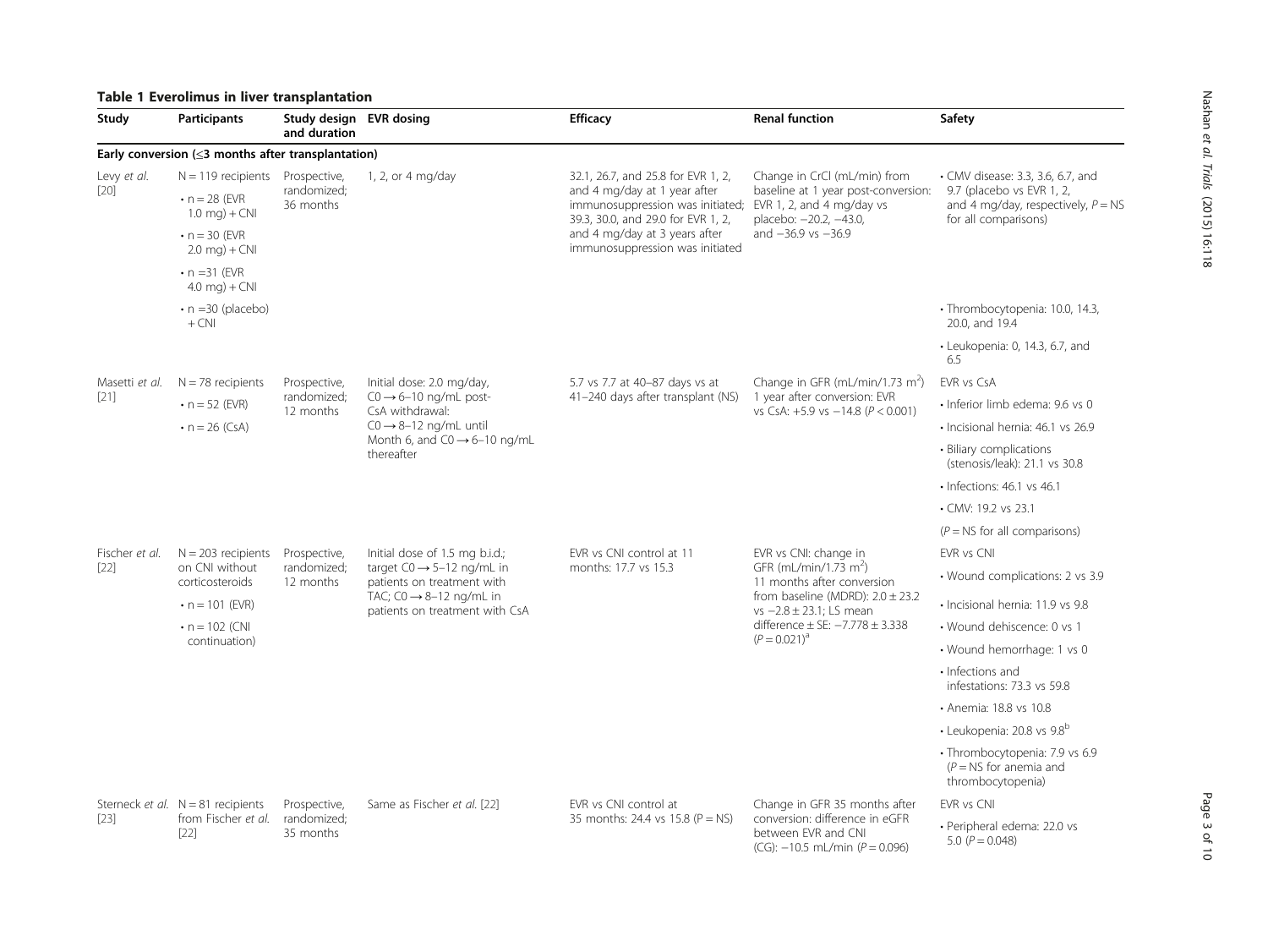# Table 1 Everolimus in liver transplantation (Continued)

|                          | $\cdot$ n = 41 (EVR $\pm$<br>corticosteroids)            |                                                      |                                                                                                                                                                                                                                                                                                                                                                                   |                                                                                                   | and Nankivell<br>formula: $-10.5$ mL/min ( $P = 0.015$ )                                                                                                                                     | · Neoplasms:17.1 vs 19.8<br>$(P = 0.587)$                                              |
|--------------------------|----------------------------------------------------------|------------------------------------------------------|-----------------------------------------------------------------------------------------------------------------------------------------------------------------------------------------------------------------------------------------------------------------------------------------------------------------------------------------------------------------------------------|---------------------------------------------------------------------------------------------------|----------------------------------------------------------------------------------------------------------------------------------------------------------------------------------------------|----------------------------------------------------------------------------------------|
|                          | $\cdot$ n = 40 (CNI $\pm$<br>corticosteroids)            |                                                      |                                                                                                                                                                                                                                                                                                                                                                                   |                                                                                                   |                                                                                                                                                                                              | · Incisional hernia: 24.4 vs<br>15.0 $(P = 0.404)$                                     |
|                          |                                                          |                                                      |                                                                                                                                                                                                                                                                                                                                                                                   |                                                                                                   |                                                                                                                                                                                              | • Anemia: 4.9 vs 5.0 ( $P = 1.000$ )                                                   |
|                          | De Simone et $N = 719$ recipients                        | Prospective,<br>randomized:<br>12 months             | $EVR + TAC-WD$ : initial dose<br>of 1.0 mg b.i.d. $\leq$ 24 hours<br>of randomization and<br>C0 3-8 ng/mL until<br>Month 4 post-Tx. Target C0<br>increased to 6-10 ng/mL.<br>$EVR + rTAC$ : initial dose<br>of 1.0 mg b.i.d. $\leq$ 24 hours of<br>randomization and C0 3-8 ng/mL<br>maintained throughout the study.<br>Recruitment to EVR + TAC-WD<br>arm was terminated early. | EVR + rTAC vs TAC-C:<br>4.1 vs 10.7, $P = 0.005$                                                  | Change in GFR (mL/min/1.73 m <sup>2</sup> )<br>1 year after conversion: adjusted<br>mean difference in eGFR change<br>for EVR + rTAC vs TAC-C: $8.50 \pm$<br>2.12; $P < 0.001$ )             | $FVR + rTAC$ vs $TAC-C$ :                                                              |
| al. [24]                 | $\cdot$ n = 245 (EVR +<br>rTAC)                          |                                                      |                                                                                                                                                                                                                                                                                                                                                                                   |                                                                                                   |                                                                                                                                                                                              | · Edema: 17.6 vs 10.8 (RR 1.63;<br>95% Cl: 1.03, 2.56)                                 |
|                          | $\cdot$ n = 231 (EVR +<br>TAC-WD)<br>• $n = 243$ (TAC-C) |                                                      |                                                                                                                                                                                                                                                                                                                                                                                   |                                                                                                   |                                                                                                                                                                                              | • Wound complications: 11.0 vs<br>7.9 (RR 1.40; 95% CI: 0.80, 2.45)                    |
|                          |                                                          |                                                      |                                                                                                                                                                                                                                                                                                                                                                                   |                                                                                                   |                                                                                                                                                                                              | · Incisional hernia: 2.9 vs 1.2<br>(RR 2.30, 95% CI: 0.60, 8.77)                       |
|                          |                                                          |                                                      |                                                                                                                                                                                                                                                                                                                                                                                   |                                                                                                   |                                                                                                                                                                                              | · Leukopenia: 11.8 vs 5.0<br>(RR 2.38, 95% CI: 1.24, 4.55)                             |
|                          |                                                          |                                                      |                                                                                                                                                                                                                                                                                                                                                                                   |                                                                                                   |                                                                                                                                                                                              | · Thrombocytopenia: 5.3 vs 1.7<br>• Anemia: 7.8 vs 8.3 (RR 0.93, 95%<br>Cl: 0.51, 1.71 |
| Saliba et al.            | Same as De<br>Simone et al. [24]                         | Prospective,<br>randomized;<br>24 months             | Same as De Simone et al. [24]                                                                                                                                                                                                                                                                                                                                                     | 6.1 vs 13.3; -7.2% (97.5% CI:<br>$-13.5, -0.9; P = 0.010$ ). EVR +<br>rTAC vs TAC-C at 24 months) | Change in GFR (mL/min/1.73 m <sup>2</sup> )<br>24 months after conversion:<br>EVR + rTAC vs TAC-C: mean<br>difference in eGFR change:<br>$+6.7$ (97.5% CI: $+1.9$ , $+11.4$ ;<br>$P = 0.002$ | EVR + rTAC vs TAC-C:                                                                   |
| $[25]$                   |                                                          |                                                      |                                                                                                                                                                                                                                                                                                                                                                                   |                                                                                                   |                                                                                                                                                                                              | · Peripheral edema: 22.4 vs<br>14.9 $(P = 0.036)$                                      |
|                          |                                                          |                                                      |                                                                                                                                                                                                                                                                                                                                                                                   |                                                                                                   |                                                                                                                                                                                              | • Wound complications: 11.0 vs<br>8.3 $(P = 0.36)$                                     |
|                          |                                                          |                                                      |                                                                                                                                                                                                                                                                                                                                                                                   |                                                                                                   |                                                                                                                                                                                              | · Incisional hernia: 9.8 vs<br>7.9 $(P = 0.52)$                                        |
|                          |                                                          |                                                      |                                                                                                                                                                                                                                                                                                                                                                                   |                                                                                                   |                                                                                                                                                                                              | · Thrombocytopenia: 8.2 vs<br>2.9 ( $P = 0.016$ )                                      |
|                          |                                                          |                                                      |                                                                                                                                                                                                                                                                                                                                                                                   |                                                                                                   |                                                                                                                                                                                              | • Anemia: 9.8 vs 10.3 ( $P = 0.88$ )                                                   |
|                          |                                                          |                                                      |                                                                                                                                                                                                                                                                                                                                                                                   |                                                                                                   |                                                                                                                                                                                              | • CMV: 4.9 vs 5.4 ( $P = 0.84$ )                                                       |
|                          |                                                          |                                                      |                                                                                                                                                                                                                                                                                                                                                                                   |                                                                                                   |                                                                                                                                                                                              | • Viral infection: 18.4 vs<br>18.2 $(P = 1.000)$                                       |
|                          | Late conversion (>3 months after transplantation)        |                                                      |                                                                                                                                                                                                                                                                                                                                                                                   |                                                                                                   |                                                                                                                                                                                              |                                                                                        |
| Bilbao et al.<br>$[26]$  | $N = 25$ recipients.                                     |                                                      | Retrospective; In refractory rejection: initial<br>dose 0.5 mg/12 hours<br>$(C0 \rightarrow 5$ ng/mL). For CNI-related<br>adverse events: 0.5 mg once/twice<br>a day. For malignancy: 0.5 mg/day,<br>$CO < 3$ ng/mL                                                                                                                                                               |                                                                                                   |                                                                                                                                                                                              | • Mucositis: 4                                                                         |
|                          | All converted to<br><b>FVR</b>                           | mean of $10 \pm$<br>9 months                         |                                                                                                                                                                                                                                                                                                                                                                                   |                                                                                                   |                                                                                                                                                                                              | · Sepsis (graft-vs-host disease): 4                                                    |
| Casanovas et<br>al. [27] | $N = 35$ recipients.<br>All converted to<br><b>EVR</b>   | Prospective,<br>single-arm;<br>mean of<br>134 months | Initial dose 0.25 mg/12 hours for<br>the first 4 days. Target C0 3-5 ng/mL                                                                                                                                                                                                                                                                                                        |                                                                                                   |                                                                                                                                                                                              | Anemia, leukopenia, and<br>thrombocytopenia: 11.4                                      |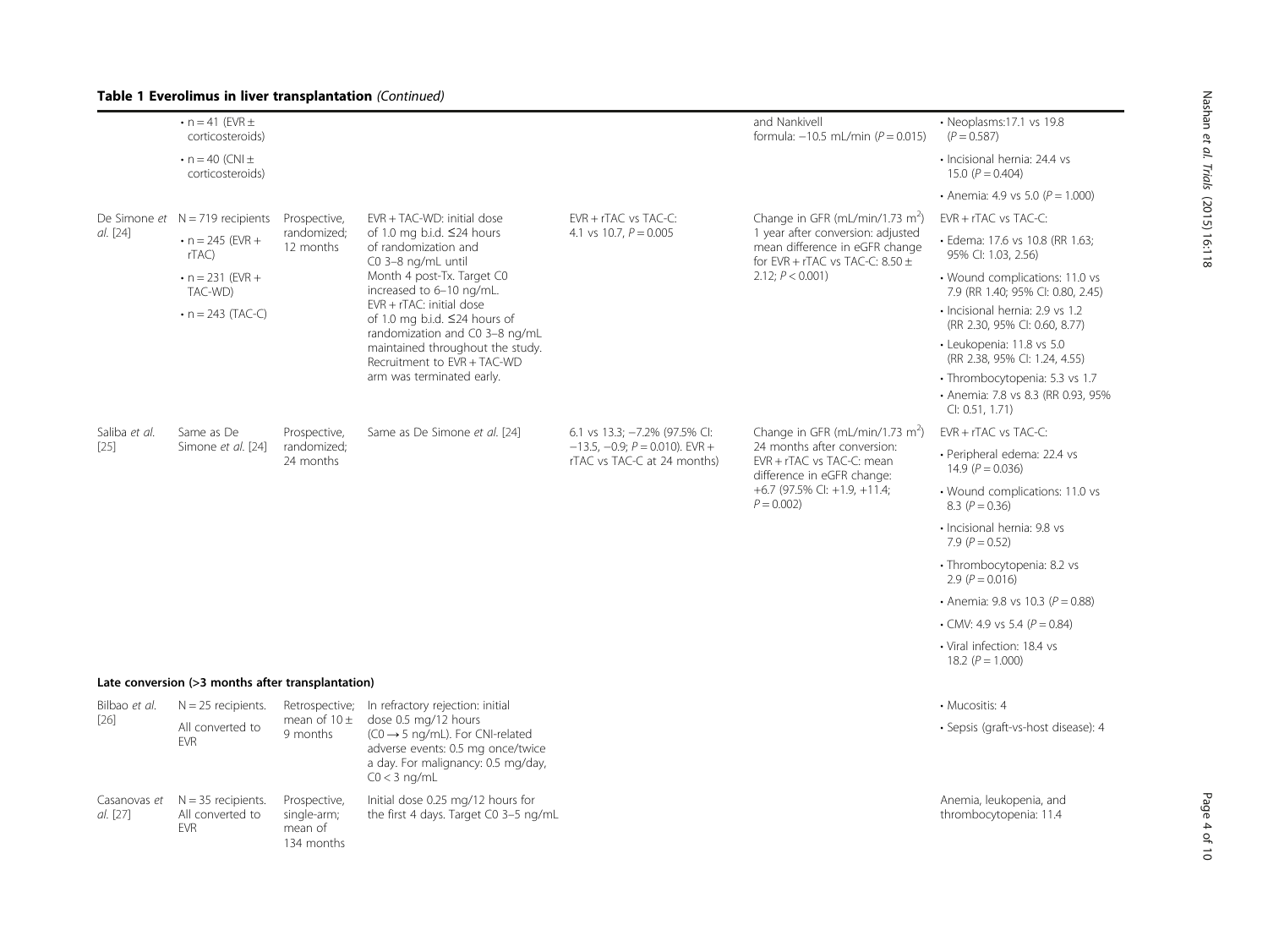# Table 1 Everolimus in liver transplantation (Continued)

| Castroagudin<br>et al. [28] | $N = 21$ recipients<br>(chronic renal<br>dysfunction). All<br>converted to EVR                                       | Prospective,<br>single-arm;<br>median of<br>19.8 months | 0.75 mg b.i.d., $CO \rightarrow 3-8$ ng/mL                                                                                                                                        |                        | Change in GFR (mL/min/1.73 m <sup>2</sup> )<br>1 year after conversion:<br>+7.65 ( $P = 0.016$ vs baseline)                                                                                                        |                                                                          |
|-----------------------------|----------------------------------------------------------------------------------------------------------------------|---------------------------------------------------------|-----------------------------------------------------------------------------------------------------------------------------------------------------------------------------------|------------------------|--------------------------------------------------------------------------------------------------------------------------------------------------------------------------------------------------------------------|--------------------------------------------------------------------------|
| De Simone<br>et al. [29]    | $N = 40$ recipients                                                                                                  | Prospective,<br>single-arm 12<br>months                 | 1.5 mg/day ( $CO \rightarrow 3-8$ ng/mL)                                                                                                                                          | tBPAR: 15              | Change in CrCl (mL/min)<br>1-year post conversion:<br>$4.03 \pm 12.6$ (-10.6-52.5)                                                                                                                                 | • Oral ulcers/stomatitis: 22.5                                           |
|                             |                                                                                                                      |                                                         |                                                                                                                                                                                   |                        |                                                                                                                                                                                                                    | • Lower urinary tract infection: 5                                       |
|                             |                                                                                                                      |                                                         |                                                                                                                                                                                   |                        |                                                                                                                                                                                                                    | • Pruritis and acne: 7.5 each                                            |
| De Simone                   | $N = 145$ recipients                                                                                                 | Prospective,                                            | Initial dose of 3 mg/day b.i.d on<br>day 1. After week 2: EVR<br>$CO \rightarrow 3-8$ ng/mL with concomitant<br>CNI or $CO \rightarrow 6-12$ ng/mL if CNI<br>was eliminated       | EVR vs CNI: 4.2 vs 1.4 | Change in CrCl (mL/min)<br>6 months post-conversion:<br>EVR: $+1.0$ ; controls: $+2.3$ (NS)                                                                                                                        | EVR vs CNI                                                               |
| et al. [30]                 | $\cdot$ n = 72 (EVR)<br>therapy with<br>CNI reduction or<br>discontinuation)<br>$\cdot$ n = 73 (CNI<br>continuation) | randomized;<br>12 months                                |                                                                                                                                                                                   |                        |                                                                                                                                                                                                                    | • Mouth ulcers: 26.4 vs 0.0<br>(P < 0.01)                                |
|                             |                                                                                                                      |                                                         |                                                                                                                                                                                   |                        |                                                                                                                                                                                                                    | • Infections: 31.9 vs 21.9 (15.3 vs<br>1.4 suspected to be drug-related) |
|                             |                                                                                                                      |                                                         |                                                                                                                                                                                   |                        |                                                                                                                                                                                                                    | · Rash/dry skin/eczema: 6.9 vs<br>$0.0 (P = 0.028)$                      |
|                             |                                                                                                                      |                                                         |                                                                                                                                                                                   |                        |                                                                                                                                                                                                                    | · Leukopenia: 12.5 vs 5.5                                                |
|                             |                                                                                                                      |                                                         |                                                                                                                                                                                   |                        |                                                                                                                                                                                                                    | · Thrombocytopenia: 5.6 vs 1.4                                           |
|                             |                                                                                                                      |                                                         |                                                                                                                                                                                   |                        |                                                                                                                                                                                                                    | • Anemia: 9.7 vs 4.1                                                     |
| Saliba et al.               | $N = 240$<br>maintenance<br>recipients. All<br>received EVR                                                          | Retrospective;<br>12 months                             | Introduced at mean 2.4 mg/day<br>(Month 1: $CO \rightarrow 7.3$ ng/mL, Month 12<br>$CO \rightarrow 8.1$ ng/mL) $CO \rightarrow 8.8$ ng/mL<br>at Month 12 in monotherapy<br>cohort | <b>BPAR: 1.6</b>       | Change in GFR mL/min/1.73 m <sup>2</sup> ;<br>(CG method) 1 year after<br>conversion (overall vs baseline):<br>+4.2 ( $P = 0.007$ ) chronic renal<br>failure (subpopulation vs<br>baseline): $+8.6$ ( $P = 0.02$ ) | · Edema: 16.3                                                            |
| [31]                        |                                                                                                                      |                                                         |                                                                                                                                                                                   |                        |                                                                                                                                                                                                                    | · Stomatitis/mouth ulcers: 14.2                                          |
|                             |                                                                                                                      |                                                         |                                                                                                                                                                                   |                        |                                                                                                                                                                                                                    | • Bacterial infection:12.5                                               |
|                             |                                                                                                                      |                                                         |                                                                                                                                                                                   |                        |                                                                                                                                                                                                                    | • Rash: 18.8                                                             |
|                             |                                                                                                                      |                                                         |                                                                                                                                                                                   |                        |                                                                                                                                                                                                                    | • Anemia: 12.9                                                           |
|                             |                                                                                                                      |                                                         |                                                                                                                                                                                   |                        |                                                                                                                                                                                                                    | · Leukopenia: 9.2                                                        |
|                             |                                                                                                                      |                                                         |                                                                                                                                                                                   |                        |                                                                                                                                                                                                                    | · Thrombocytopenia: 6.3                                                  |
| Vallin et al.<br>$[32]$     | $N = 94$ recipients.                                                                                                 | Retrospective;                                          | Initial dose of 0.75-1.5 mg<br>b.i.d. C0 adjusted to 3-8 ng/mL                                                                                                                    | 9                      |                                                                                                                                                                                                                    | $\cdot$ Edema: 7                                                         |
|                             | All received EVR                                                                                                     | mean $12 \pm$<br>7 months                               |                                                                                                                                                                                   |                        |                                                                                                                                                                                                                    | • Mucositis: 15                                                          |
|                             |                                                                                                                      |                                                         |                                                                                                                                                                                   |                        |                                                                                                                                                                                                                    | · Infection: 3                                                           |
|                             |                                                                                                                      |                                                         |                                                                                                                                                                                   |                        |                                                                                                                                                                                                                    | • Dermatitis: 19                                                         |

<sup>a</sup>Between-group difference (calculated as CNI group minus everolimus group) at Month 11 after baseline; results based on analysis of covariance model. <sup>b</sup>Treatment group differences with an exploratory P value of ≤0.05. P values are included where available. b.i.d., twice daily; BPAR, biopsy-proven acute rejection; C0, trough level; CG, Cockcroft-Gault; CI, confidence interval; CMV, cytomegalovirus; CNI, calcineurin inhibitor; CrCl, creatinine clearance; CsA, cyclosporine A; eGFR, estimated glomerular filtration rate; EVR, everolimus; GFR, glomerular filtration rate; LS, least square; MDRD, modification of diet in renal disease; NS, nonsignificant; RR, relative risk; rTAC, reduced tacrolimus; SE, standard error; TAC, tacrolimus; TAC-C, standard tacrolimus; TAC-WD, tacrolimus withdrawal; Tx, transplantation.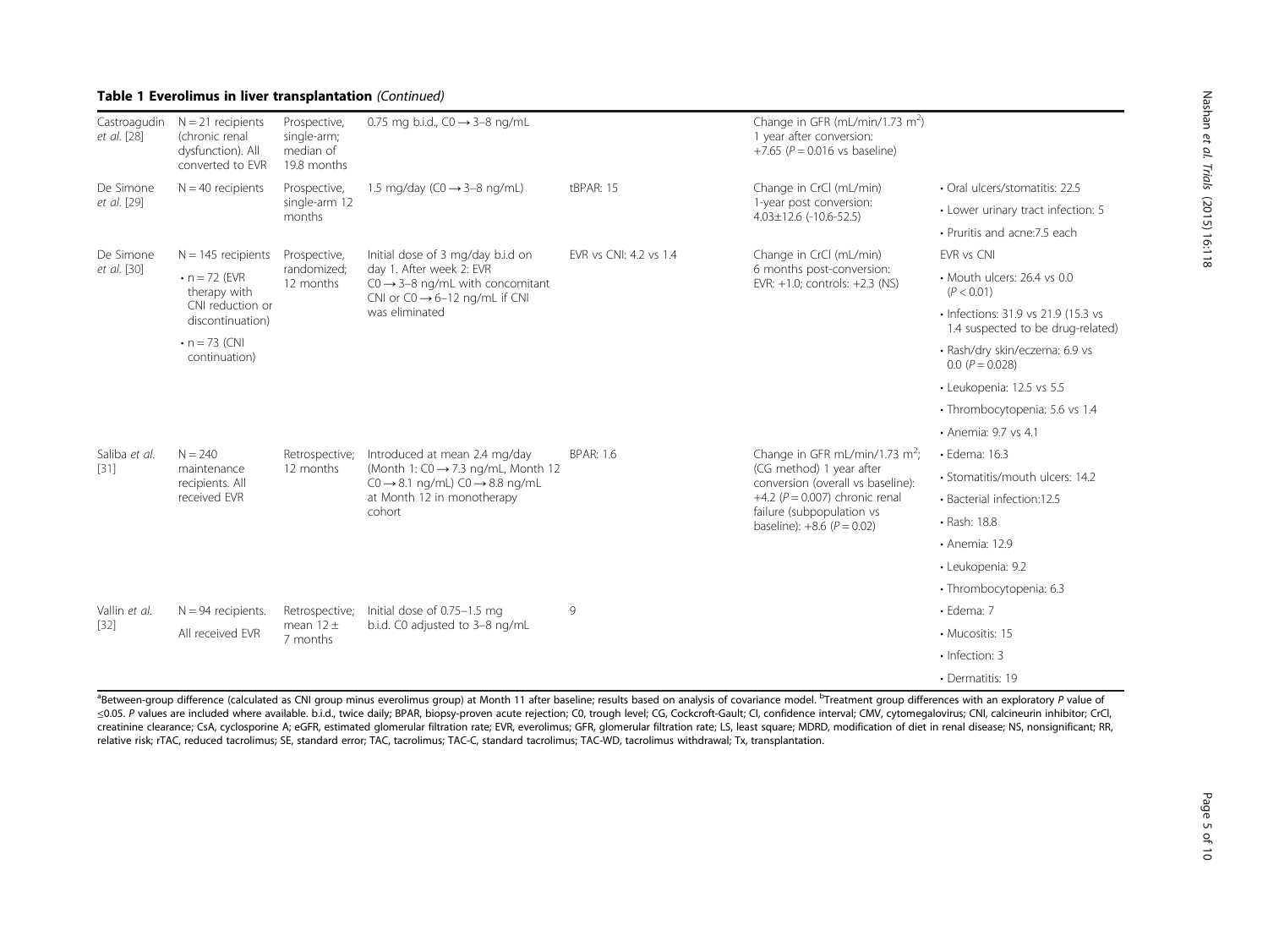controlled study aimed to evaluate efficacy, safety, and evolution of renal function of everolimus with reduced tacrolimus in de novo liver transplant recipients. Patients undergoing a successful liver transplantation enter a run-in period between 3 and 5 days post-transplantation. During the run-in period, induction therapy, mycophenolate mofetil, tacrolimus and corticosteroids are initiated at the investigator's discretion. Between 7 and 21 days post-transplantation, patients are randomized in a 1:1 ratio to receive either: (i) everolimus (trough level (C0) 3–8 ng/mL) with reduced tacrolimus ( $CO < 5$  ng/mL), or (ii) standard tacrolimus (C0 6–10 ng/mL; Figure 1). Everolimus is initiated on the day of randomization and will be monitored throughout the study period (post  $5\pm 2$  days of everolimus/tacrolimus dose changes).

# Study population

This study plans to enroll approximately 330 de novo liver transplant recipients, 165 in each study arm, from 15 transplant centers in Germany. The study population comprises adult patients aged between 18 and 65 years receiving a liver transplant from a deceased or living donor. At the time of randomization, only patients with an acceptable renal function defined as estimated glomerular filtration rate (eGFR) >30 mL/min/1.73 m<sup>2</sup> assessed by the Modification of Diet in Renal Disease (MDRD)-4 formula [[33](#page-9-0)] (obtained within 5 days before randomization) are eligible to enter the study. Inclusion and exclusion criteria at the time of study entry and randomization are summarized in Table [2.](#page-6-0) The study was approved by all competent Ethics Committees and regulatory authorities (Additional files [1](#page-8-0) and [2\)](#page-8-0). Informed consent is being obtained from all patients enrolled to the study by the investigators.

# Study objectives

This study is designed to evaluate the renal function, efficacy and safety of everolimus with reduced tacrolimus in liver transplant recipients. The primary objective of the study is to demonstrate superior eGFR (MDRD-4

formula) with the everolimus plus reduced tacrolimus regimen compared with standard tacrolimus at Month 12. The key secondary objective is to evaluate the incidence of treated biopsy-proven acute rejection, graft loss, or death at Month 12. Other secondary objectives are to evaluate: (i) incidences of components of the composite efficacy endpoint; (ii) renal function by eGFR using various formulae (MDRD-4, Nankivell, Cockcroft-Gault, chronic kidney disease epidemiology collaboration and Hoek formulae); (iii) incidence of proteinuria; (iv) incidence of adverse events and serious adverse events; and (v) incidence and severity of CMV and HCV infections and HCV-related fibrosis. Efficacy and safety objectives of the study are summarized in Table [3.](#page-7-0) All adverse events and serious adverse events occurring after administration of study treatment will be documented in case report forms and patient medical records for further monitoring.

## Randomization and immunosuppression

De novo liver transplant recipients are randomized 7– 21 days post-transplantation to receive everolimus plus reduced tacrolimus or standard tacrolimus. All eligible patients are randomized using a validated system that automates the random assignment of treatment arms in the specified ratio. Randomization is stratified by HCV status (positive/negative) and the laboratory MELD score below/equal/above 30 at transplantation.

Immunosuppression up to the point of randomization comprises induction therapy, mycophenolate mofetil, tacrolimus, and corticosteroids administered according to local practice. Mycophenolic acid is discontinued at the time of randomization as per local practice. Patients in the everolimus plus reduced tacrolimus group are administered everolimus on the day of randomization at a dose of 1.0 mg b.i.d The target therapeutic range for everolimus is maintained at 3–8 ng/mL and dose adjustments will be monitored  $5 \pm 2$  days post-randomization. Tacrolimus dose is adjusted to achieve a C0 <5 ng/mL after everolimus C0 is achieved. In the standard tacrolimus

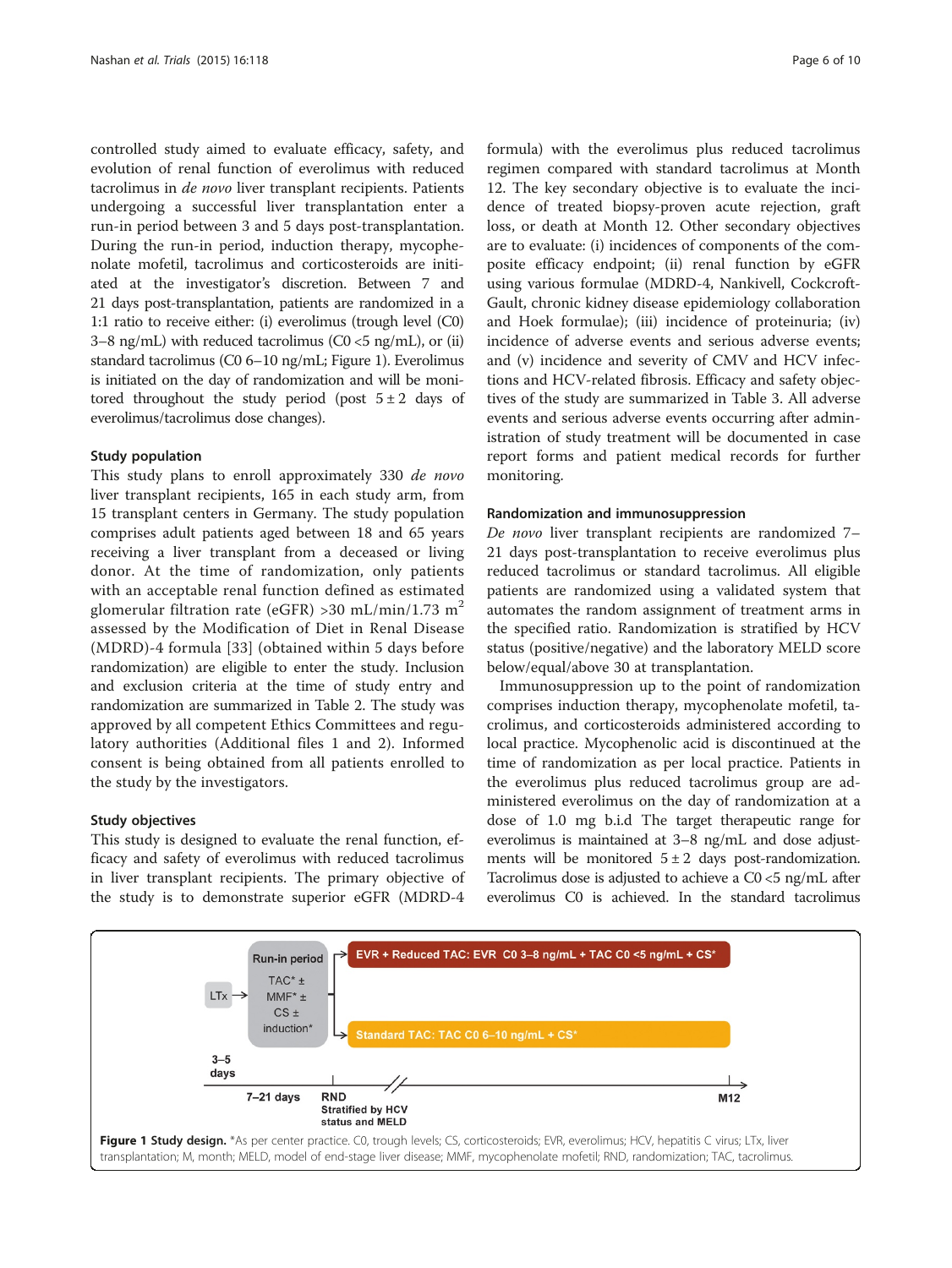| Inclusion criteria                                                               | <b>Exclusion criteria</b>                                                                                                                            |  |  |
|----------------------------------------------------------------------------------|------------------------------------------------------------------------------------------------------------------------------------------------------|--|--|
| 1. Patients able to give written informed consent to<br>participate in the study | 1. Recipients of multiple solid organ transplants                                                                                                    |  |  |
| 2. Male or female recipients 18-65 years with full-size<br>liver allograft       | 2. Patients with renal failure or CKD/ESRD requiring renal replacement therapy<br>for more than 2 weeks prior to transplantation                     |  |  |
| 3. Negative pregnancy test (females of child bearing age)                        | 3. History of malignancy within the past 5 years                                                                                                     |  |  |
|                                                                                  | 4. HCC that does not fulfill the Milan criteria at the time of transplantation                                                                       |  |  |
|                                                                                  | 5. Patients with a known hypersensitivity to the drugs used in the study or<br>their class, or to any of the excipients                              |  |  |
|                                                                                  | 6. Recipients of ABO incompatible transplant grafts                                                                                                  |  |  |
|                                                                                  | 7. HIV positive patients                                                                                                                             |  |  |
|                                                                                  | 8. Patients with a current systemic infection or sepsis requiring active<br>use of intravenous antibiotics                                           |  |  |
| At randomization (Day 7-21 post-liver transplantation)                           |                                                                                                                                                      |  |  |
| 1. eGFR (MDRD4 formula) > 30 mL/min/1.73 m <sup>2</sup>                          | 1. Platelet count <50,000/mm <sup>3</sup> , absolute neutrophil count <1,000/mm <sup>3</sup> , or<br>a white blood cell count <2,000/mm <sup>3</sup> |  |  |
| 2. Absence of thrombosis prior to any initiation of<br>treatment with everolimus | 2. Hemoglobin <8.0 g/dL                                                                                                                              |  |  |
| 3. Functioning allograft (total bilirubin levels $\leq$ 3 times                  | 3. Uncontrolled hypercholesterolemia or hypertriglyceridemia                                                                                         |  |  |
| ULN, and AP, AST, and ALT levels ≤5 times ULN)                                   | 4. Proteinuria >1 g/24 hours                                                                                                                         |  |  |
|                                                                                  | 5. Patients with infections requiring active use of intravenous antibiotics                                                                          |  |  |

<span id="page-6-0"></span>Table 2 Key inclusion and exclusion criteria for the Hephaistos study

ALT, alanine aminotransferase; AP, alkaline phosphatase; AST, aspartate aminotransferase; CKD, chronic kidney disease; eGFR, estimated glomerular filtration rate; ESRD, end-stage renal disease; HCC, hepatocellular carcinoma; MDRD4, Modification of Diet in Renal Disease-4; ULN, upper limit of normal.

group, the target tacrolimus C0 is 6–10 ng/mL. Patients in both the groups receive corticosteroids at the investigator's discretion. The treatment regimens will be continued until Month 12 post-randomization. Dose adjustments and interruptions are allowed only in patients who are unable to tolerate the protocol-specified dosing scheme. Everolimus dose will be: (i) interrupted in severe hematological adverse events until the condition is resolved; and (ii) permanently discontinued if a hemolytic uremic syndrome occurs. Tacrolimus dose will be adjusted if the whole blood levels are outside the target range and reduced in case of tacrolimus toxicity. Follow-up medical care is provided to all patients who prematurely discontinue from the study as per center practice.

Rejection episodes are treated as per local practice or at the investigator's discretion. Other concomitant medications such as prophylactic treatment of CMV with valganciclovir, ganciclovir, CMV hyperimmune globulin, acyclovir or valacyclovir; Pneumocystis carinii with Bactrim® or equivalent (trimethoprim/sulfamethoxazole), oral candida with nystatin suspension and treatment of hepatitis B and C virus prophylaxis are permitted as per local practice.

# Statistical analysis

This study tests the null hypothesis that there is zero treatment difference in the mean eGFR between the everolimus plus reduced tacrolimus and standard tacrolimus groups at

Month 12 after baseline. The null hypothesis is tested with analysis of covariance with treatment, center, HCV class (positive/negative), and MELD ( $\leq 30$  vs  $> 30$ ) as factors, and eGFR at Visit 1 (baseline) as a covariate. An alternative hypothesis assumes that the difference between the two arms is 7.0 mL/min/1.73  $m^2$ . A sample size of 105 in each group will have 80% power to detect a difference of 7.0 mL/min/ 1.73  $m<sup>2</sup>$  in the mean eGFR, assuming that the common standard deviation is 18.0 mL/min/1.73 m<sup>2</sup> with a 5% twosided significance level. Summary statistics of demographic and baseline characteristics, efficacy observations and measurements, safety observations and measurements, and pharmacokinetic measurements will be presented by treatment group. Categorical variables will be summarized by absolute and relative frequencies, and continuous variables will be summarized by descriptive statistics. Time-to-event data including rates of affected patients will be assessed by Kaplan-Meier statistics. Group comparisons will be performed using appropriate two-sided statistical tests. Physiological, laboratory and clinical assessments will be carried out as per plan (Additional file [3](#page-8-0)). Full analysis set will be used for the analysis of data.

Study conduct, analysis of study outcomes and documentation of the study results will be in accordance with the Declaration of Helsinki [\[34\]](#page-9-0), Good Clinical Practice [\[35](#page-9-0)], and the local legal and regulatory requirements. Trial centers will be randomly audited by funding authorities. All data management activities will be carried out by a data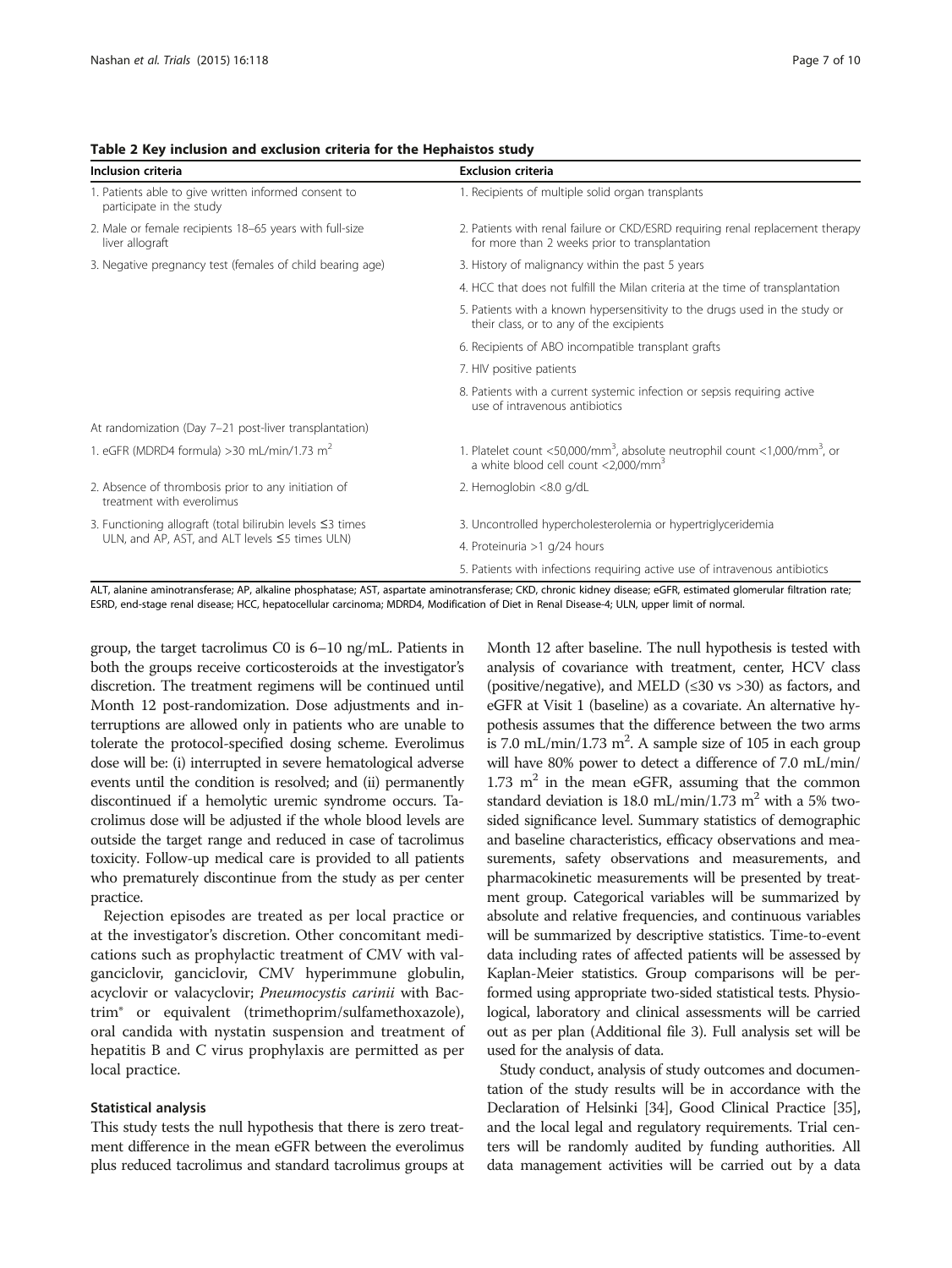# <span id="page-7-0"></span>Table 3 Objectives of the Hephaistos study

| Primary objective                           | To demonstrate that an immunosuppressive regimen based on everolimus with reduced tacrolimus<br>has superior efficacy compared with tacrolimus alone on eGFR (MDRD-4 formula) at Month 12 in<br>de novo liver transplant recipients |  |  |  |
|---------------------------------------------|-------------------------------------------------------------------------------------------------------------------------------------------------------------------------------------------------------------------------------------|--|--|--|
| Key secondary objective                     | To evaluate the incidence of a composite of tBPAR, graft loss, or death at Month 12                                                                                                                                                 |  |  |  |
| Other key secondary efficacy objectives     | • Incidence of individual and composite efficacy components (tBPAR, graft loss, death, or loss to<br>follow-up) at Months 6 and 12                                                                                                  |  |  |  |
|                                             | • To evaluate treated BPAR by: (1) incidence, (2) time to event, (3) severity, and (4) diagnosis<br>leading to transplantation                                                                                                      |  |  |  |
|                                             | • To evaluate any acute rejection by: (1) incidence, (2) time to event, and (3) severity                                                                                                                                            |  |  |  |
| Other key renal function-related objectives | • Evolution of renal function (eGFR; MDRD-4) over time                                                                                                                                                                              |  |  |  |
|                                             | • Renal function (eGFR by MDRD-4, Nankivell, Cockcroft-Gault, CKD-EPI, and Hoek formulae)                                                                                                                                           |  |  |  |
|                                             | • To evaluate serum creatinine at various time points                                                                                                                                                                               |  |  |  |
|                                             | • To evaluate renal function and change in eGFR from screening, randomization, and Week 2<br>post-transplantation to Months 6 and 12 in various subgroups                                                                           |  |  |  |
|                                             | • To evaluate urinary protein/creatinine ratio and incidence of proteinuria at various time points                                                                                                                                  |  |  |  |
| Other key safety-related objectives         | • Incidence of adverse events/infections/serious adverse events                                                                                                                                                                     |  |  |  |
|                                             | • Incidence of treatment-related side effects, such as NODM, evolution of metabolic parameters<br>as subdivisions of serum/plasma lipid panel, neurotoxicity, and hypertension                                                      |  |  |  |
|                                             | · Incidence and reason for premature discontinuation of study medication and premature<br>discontinuation from the study                                                                                                            |  |  |  |
| Key virus (HCV and CMV)- and HCC-related    | • Incidence and rate of progression of HCV, HCV-related fibrosis, and HCV viral load                                                                                                                                                |  |  |  |
| objectives                                  | • Incidence of and response to HCV antiviral treatment                                                                                                                                                                              |  |  |  |
|                                             | · Incidence of de novo HCC malignancies and rate of recurrence at Month 12                                                                                                                                                          |  |  |  |
|                                             | • Incidence and severity of CMV viral infections                                                                                                                                                                                    |  |  |  |

BPAR, biopsy-proven acute rejection; CKD-EPI, chronic kidney disease epidemiology collaboration; CMV, cytomegalovirus; eGFR, estimated glomerular filtration rate; EVR, everolimus; HCC, hepatocellular carcinoma; HCV, hepatitis C virus; MDRD, modification of diet in renal disease; NODM, new onset diabetes mellitus; rTAC, reduced tacrolimus; tBPAR, treated biopsy proven acute rejection.

monitoring committee according to the current standard operating procedures of Novartis Pharma GmbH, Nürnberg, Germany. The data monitoring committee has the right and duty to recommend study closure if necessary.

# Sub-studies

The Hephaistos study will also include five sub-studies to evaluate:

- 1. Importance of non-human leukocyte antigen (HLA) antibodies targeting G-protein coupled receptor in liver transplant pathologies. This sub-study will determine: (i) the anti-AT<sub>1</sub>-receptor and anti-ET<sub>A</sub>receptor antibodies status; (ii) correlation with immunologic and non-immunologic events; (iii) the correlation with histopathologic findings, if a biopsy is available; and (iv) functional outcome.
- 2. Cytochrome P450 (CYP450)-dependent vasoactive eicosanoids in serum and urine as a marker and mediator of nephrotoxicity after liver transplantation. This sub-study will determine: (i) CYP450-eicosanoid profile in plasma and urine and correlation with kidney and liver function as well as histopathologic findings if a biopsy is available; and (ii) genetic polymorphisms in

CYP-isoforms (CYP3A4 and CYP3A5), drug transporters (ABCB1), and catechol-o-methyltransferase in donor and recipient, and correlation with renal and liver transplant outcomes.

- 3. Immunomodulatory effect of everolimus on natural killer cell subsets and plasma cytokine, chemokine and growth factor levels in patients after liver transplantation. The objectives of this sub-study are: (i) to determine alterations in the major natural killer cell subsets defined by CD56, CD16, and CD6 surface expression as well as in CD56 and CD6 expression on CD4+ or CD8+ T cells, respectively, in whole blood of patients before and after liver transplantation; (ii) to determine the individual course of the Th1, Th2, and Th17 response in combination with the chemokine and growth factor response in the plasma of liver transplant recipients; and (iii) to determine the correlation of these immune markers with the type of immunosuppression in both the treatment groups and with the clinical course after transplantation (rejection episodes).
- 4. Impact of everolimus on the development of alloimmunity and tolerance. The objectives of this sub-study are: (i) to determine the de novo HLA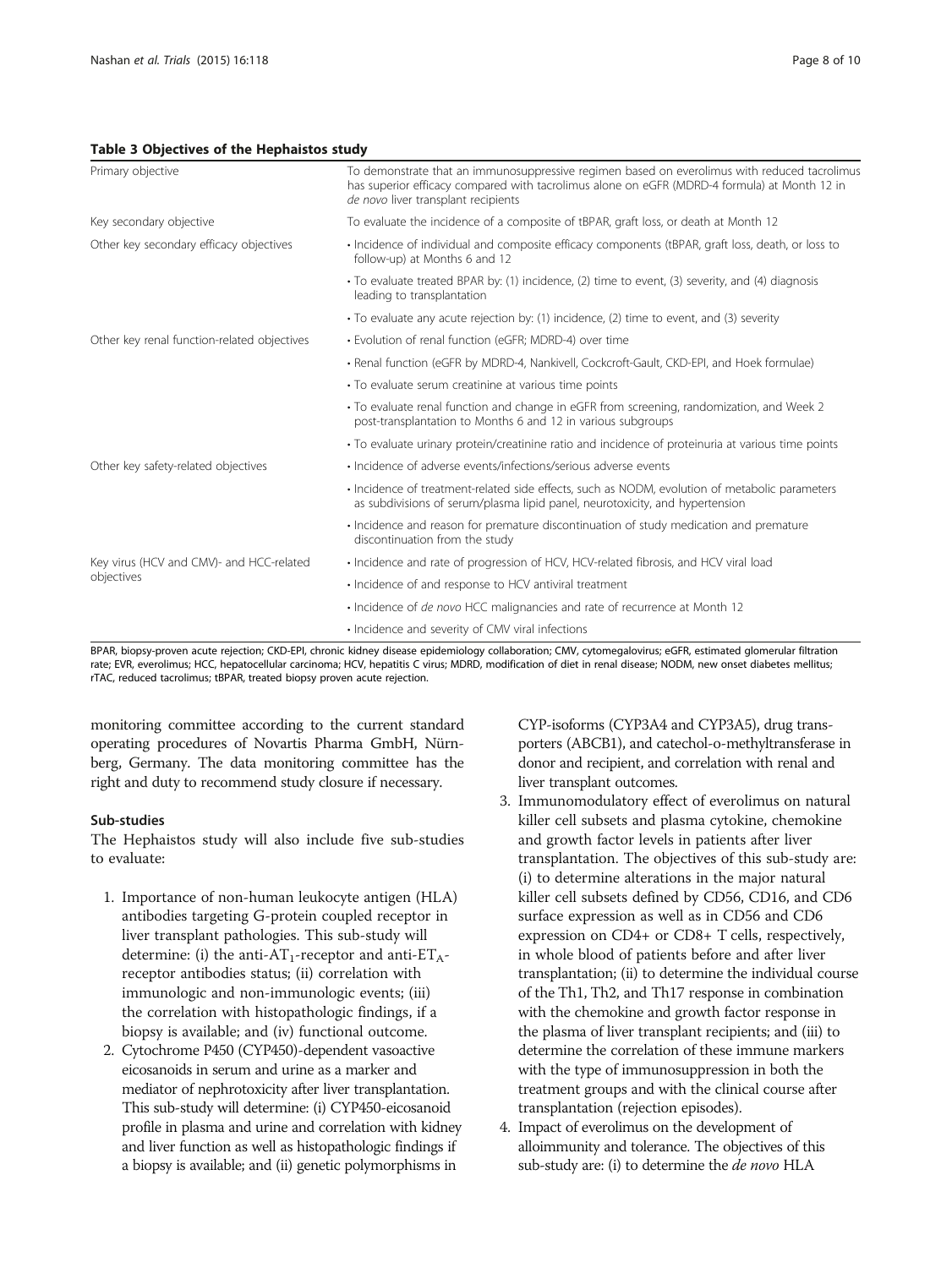<span id="page-8-0"></span>antibody development and its correlation with humoral rejection (for example, biliary alteration); (ii) to determine the changes in the T-cell activation marker sCD30, tolerance marker HLA-G, and regulatory antibody IgA-anti-Fab; and (iii) to determine the changes in regulatory T- and B-cell populations under everolimus and CNI minimization during the first year after transplantation. In addition, the study team plans to investigate the association between the immunological changes observed during the first year and outcome during the first 2 years after transplantation.

5. Immunomodulatory effect of everolimus on regulatory and innate lymphocyte populations and on CMV-specific T-cell immunity. The objective of this sub-study is to test if the immunosuppressive drug regimen differentially affects individual immunocompetence towards CMV, CMV-specific T-cell frequencies, phenotype, and functionality. The regulatory T-cells will be analyzed in parallel with CMV load analyses.

Blood samples will be drawn at screening, baseline, and Days 90 and 360 for the sub-studies and processed to obtain serum and/or plasma. For evaluating the genetic polymorphisms, blood samples from recipients and donors are collected in EDTA at screening. Liver biopsy is preserved if donor blood is not available. The protocol was amended in June 2013 to incorporate the details of the sub-studies.

# Discussion

This study aims to demonstrate superior renal function, comparable efficacy, and safety in patients receiving everolimus plus reduced tacrolimus versus the standard tacrolimus regimens. This study also evaluates the antiviral benefit by initiation of everolimus as early as Day 7. This study allows very low initial immunosuppression because of a relevant number of high-MELD patients in Germany with a poor initial condition.

# Trial status

Hephaistos is an ongoing study recruiting de novo liver transplant recipients at 15 centers across Germany. Currently 359 patients are screened and, of these, 156 patients are randomized (78 in each arm). At baseline, demographic characteristics such as mean age (54.04 versus 54.21 years), male patients (77.8% versus 62.5%), Caucasian patients (100% versus 95.8%) and mean body mass index (26.01 versus 26.81  $\text{kg/m}^2$ ) were similar in the everolimus with reduced tacrolimus and standard tacrolimus regimens, respectively. All investigators are involved in final data interpretation and analysis. All trial results will be disclosed to the health authorities with subsequent publication in NIM and journals.

# List of study sites

Universitaetsklinikum Hamburg-Eppendorf Hepatobiliare Chirurgie; Medizinische Hochschule Hannover; Charite Berlin Campus Virchow-Klinikum Allg.-,Visceral-,Transpl.- Chir; Universitatsklinikum Regensburg Chirurgie; Klinikum der Universitaet Heidelberg; Universitaetsklinikum Schleswig-Holstein Campus Kiel Allgemein- und Thoraxchirurgie; Universitatsklinikum Leipzig AoR Chirurgische Klinik II; Klinikum der Johannes-Gutenberg Universitaet; Universitatsklinikum Essen gGmbH Lebertransplantationsambulanz; Klinikum Grosshadern Muenchen Chirurgische Klinik Poliklinik; Universitaetsklinikum Frankfurt Chirurgie; Universitatsklinikum Tubingen Chirurgie; Universitatsklinikum Aachen Allgemein, Viszeral, Transpl.; Universitatsklinikum Erlangen Chirurgische Klinik; Universitatsklinikum Bonn Allg./Viszeral/Thorax/Gefass.

# Additional files

[Additional file 1:](http://www.trialsjournal.com/content/supplementary/s13063-015-0626-0-s1.pdf) List of ethics committees [in German]. [Additional file 2:](http://www.trialsjournal.com/content/supplementary/s13063-015-0626-0-s2.pdf) List of ethics committees [in English]. [Additional file 3:](http://www.trialsjournal.com/content/supplementary/s13063-015-0626-0-s3.pdf) Assessment schedule.

#### Abbreviations

ALT: alanine aminotransferase; AP: alkaline phosphatase; AST: aspartate aminotransferase; BPAR: biopsy-proven acute rejection; C0: trough level; CG: Cockcroft-Gault; CKD-EPI: chronic kidney disease epidemiology collaboration; CMV: cyto- megalovirus; CNI: calcineurin inhibitor; CsA: cyclosporine; CYP450: cytochrome P450; eGFR: estimated glomerular filtration rate; ESRD: end stage renal disease; EVR: everolimus; HCC: hepatocellular carcinoma; HCV: hepatitis C virus; HIV: human immunodeficiency virus; HLA: human leukocyte antigen; MDRD: Modification of Diet in Renal Disease; MELD: model of end-stage liver disease; MMF: mycophenolate mofetil; mTOR: mammalian target of rapamycin; NODM: new onset diabetes mellitus; TAC: tacrolimus; tBPAR: treated biopsy-proven acute rejection; ULN: upper limit of normal.

#### Competing interests

All authors are lead investigators in the Hephaistos study and received respective research funds/honorary fees. BN received honoraria from Astellas, Chiesi, Novartis and is a member of the speaker bureau of Astellas, Chiesi, and Novartis. PS received fees from Astellas, Novartis and Sanofi. FB received speaker fees and travel grants from Novartis. HS received speaker fees from Astellas, BMS, Novartis, and Roche. MD and PW are full-time employees at Novartis Pharmaceuticals Germany.

#### Authors' contributions

BN is the representing investigator of this trial. All authors participated in the scientific design/implementation/conduct of the Hephaistos study as well as manuscript writing. All authors read and approved the final manuscript.

#### Acknowledgements

The study was funded by Novartis Pharma GmbH, Nürnberg, Germany. We thank Aruna Meka, Novartis Healthcare Pvt. Ltd. India, for providing medical writing assistance.

#### Author details

<sup>1</sup>Department of Hepatobiliary Surgery and Visceral Transplantation, University Medical Center Hamburg-Eppendorf, Hamburg, Germany. <sup>2</sup>Department of General, Visceral and Transplant Surgery, University Hospital Heidelberg, Heidelberg, Germany. <sup>3</sup>Department of General Surgery and Thoracic Surgery University Hospital Schleswig, Kiel, Holstein, Germany. <sup>4</sup>Novartis Pharma GmbH, Nürnberg, Germany.<sup>5</sup> Department of Surgery, University Hospital Regensburg, Regensburg, Germany.